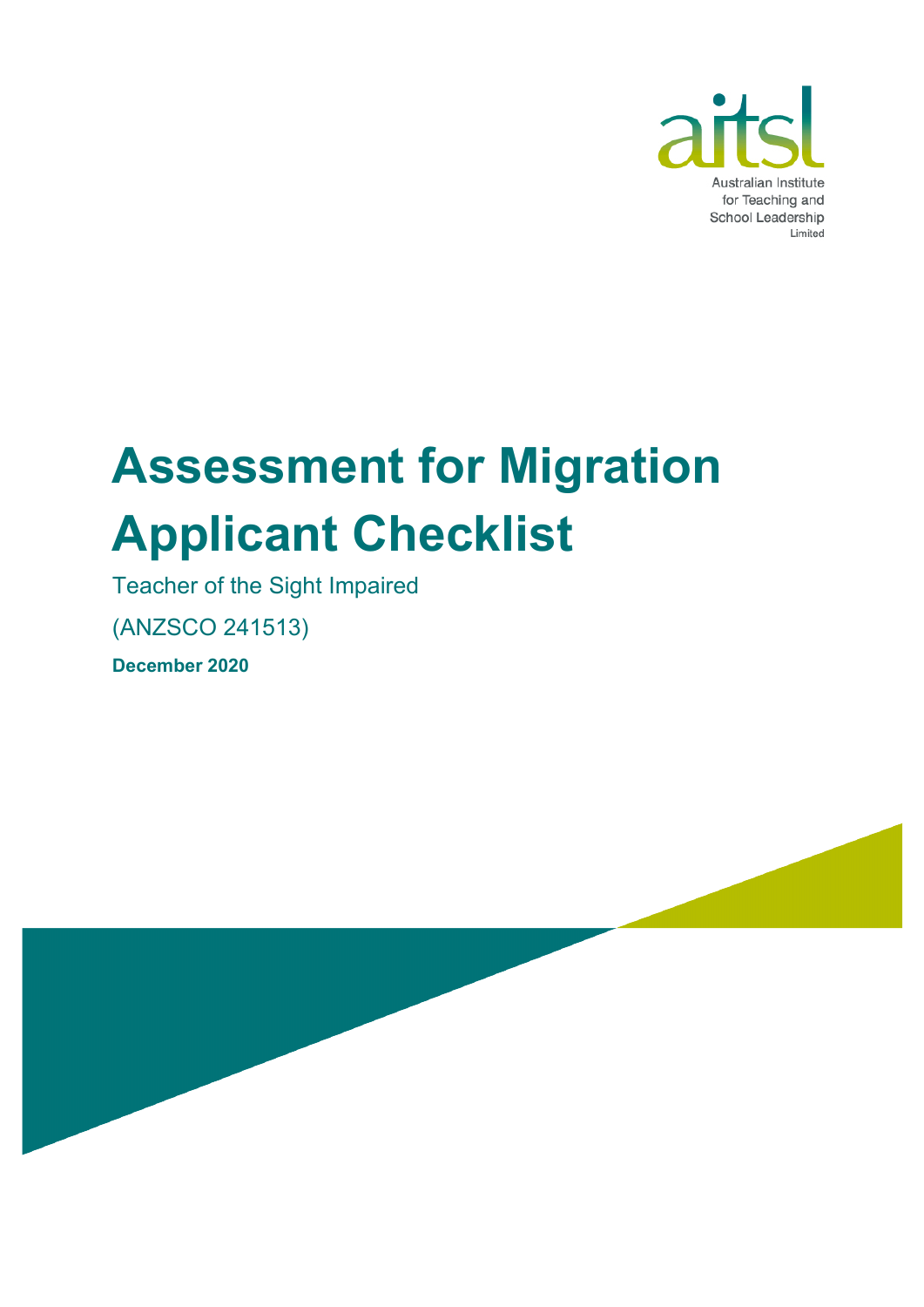# Applicant Check List

# **Teacher of the Sight Impaired (ANZSCO 241513)**

**For the purposes of AITSL Assessment for Migration a Teacher of the Sight Impaired is a specialist qualified teacher for working with sight impaired students in primary, middle and secondary schools.** 

# **Assessment criteria for Teacher of the Sight Impaired (ANZSCO 241513)**

All applications will be assessed against two (2) criteria. Applications must meet **BOTH** criteria to obtain a successful outcome.

# **Criterion 1. Qualifications**

Completion of a minimum of four years full-time (or part-time equivalent) higher education (university) level study that results in qualification/s. This must include a relevant initial teacher education qualification and can include other qualifications.

### Initial teacher education qualification requirement

The study must include an initial teacher education qualification comparable to the educational level of an Australian Bachelor degree (Australian Qualifications Framework Level 7) or higher, which includes:

- i) at least one year full-time (or part-time equivalent) higher education (university) level study of initial teacher education
- ii) completion of at least 45 days of supervised teaching practice with students in a school setting\*.

*\* For information about suitable evidence of supervised teaching practice see the Application Guide pages 6 and 7.*

### Special education study requirement

The study must include one year full-time (or part-time equivalent) study of relevant special education resulting in award of a qualification comparable to the educational level of an Australian Bachelor degree (Australian Qualifications Framework 7) or higher.

If this study is a component of the initial teacher education qualification then the supervised teaching practice must be completed with sight impaired students.

If this study is separate to the initial teacher education qualification then the special education study must include a minimum of 30 days of supervised teaching practice with sight impaired students.

### Other higher education qualifications requirement

Other higher education qualification/s contributing to the four years of study must be comparable to the educational level of an Australian Advanced Diploma/Associate Degree (Australian Qualifications Framework Level 6) or higher.

*NOTE: AITSL does not assess short courses (less than one year full-time study), professional development programs or incomplete qualifications.*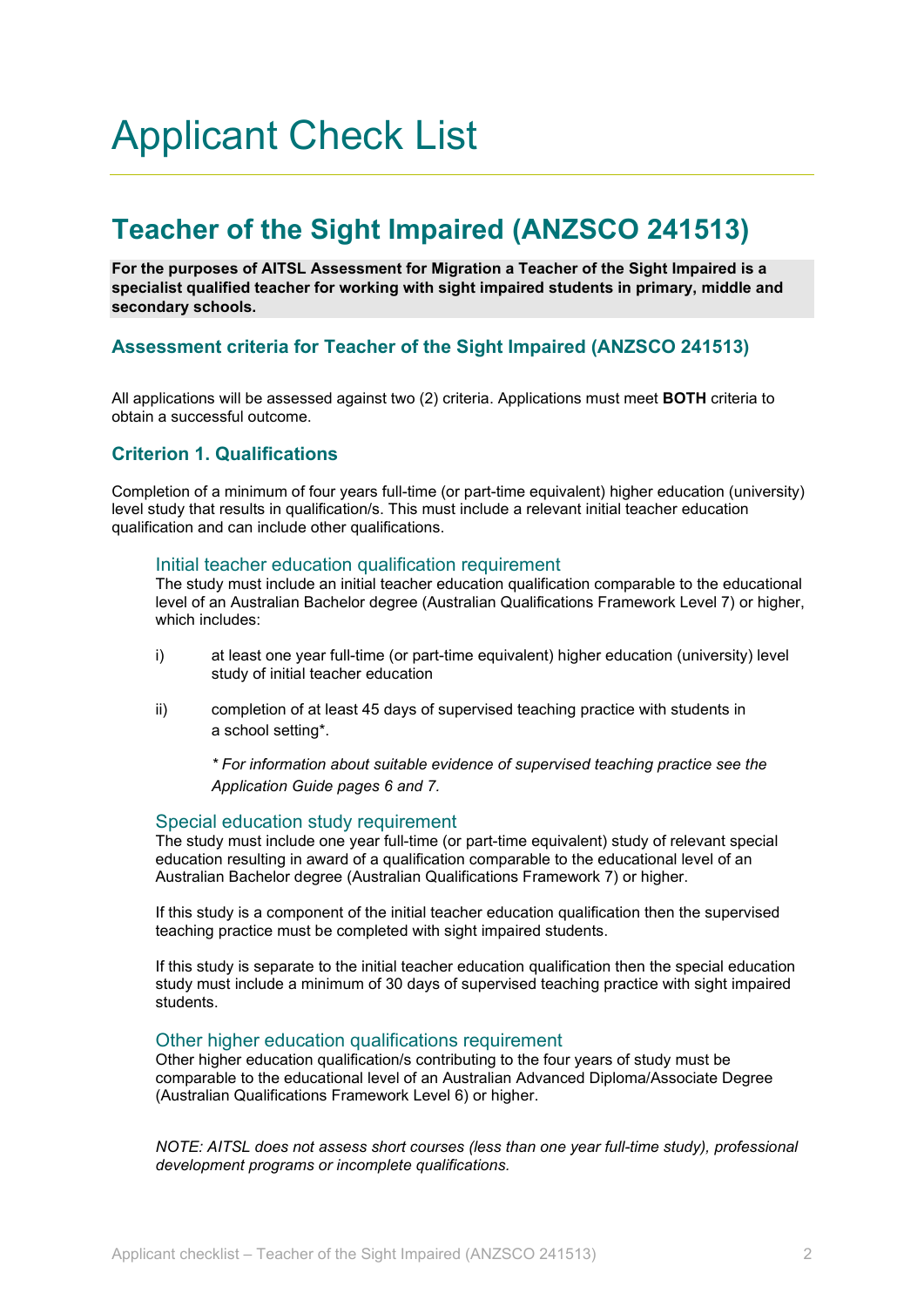# **Criterion 2. English language proficiency**

Proficiency in English language demonstrated by ONE of the following:

## Option 1

Completion of at least four full years of study (or part-time equivalent) in higher education (university) in Australia, Canada, the Republic of Ireland, New Zealand, the United Kingdom or the United States of America resulting in qualification/s comparable to the educational level of an Australian Bachelor degree (Australian Qualifications Framework Level 7) or higher. This study must include a recognised initial teacher education qualification.

Or

# Option 2

An Academic version of the International English Language Testing System (IELTS) Test Report Form (TRF) that shows a score of at least 7.0 for both Reading and Writing; and a score of at least 8.0 for both Speaking and Listening. The IELTS test scores must appear on a single IELTS TRF and be the result of a test undertaken during the 24 month period prior to submitting an application.

*NOTE: AITSL reserves the right to ask an applicant to undertake the Academic version of the IELTS test if there is uncertainty about their level of English language proficiency.*